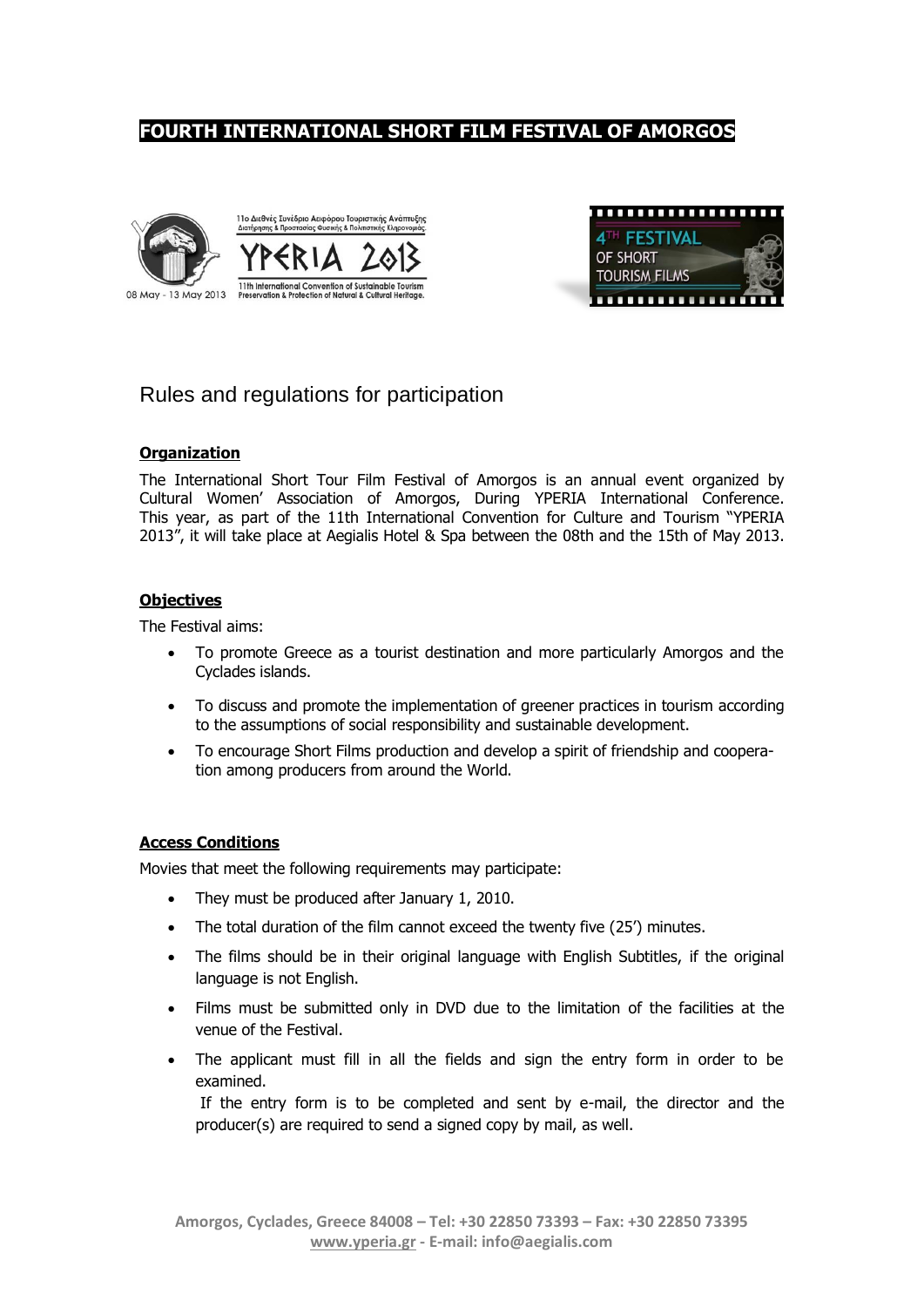#### **Movies Applications**

Films and documents are to be sent to the following address.

#### **Amorgos Film Festival Aegialis Hotel and Spa Aegiali, Amorgos, Cyclades, 84008, Greece**

Please, specify "No commercial value, for cultural purpose only"

Applications should reach the Festival organizers by 28th March 2013 at the latest.

Each entry form must be accompanied by:

- The entry form completed, signed and sealed by both the producer(s) and the director.
- 2 DVD copies of the documentary must be provided.
- Summary of the documentary in English or Greek (up to 200 words) in electronic form (e.g. MS Word)
- The entry parcel labeled with the information about the film: title, author, duration, language.
- Director's biographical notes and filmography (film title and production year) in electronic form if possible
- Photo of the director (forma jpeg or tiff)
- Promotional material of the film (optional)

The digital copies of the films that will be submitted to the Festival along with the entry form will remain in the archives of the Festival.

#### **Authorial Rights**

Each participant is responsible for the content of his work and for eventual authorial rights problems.

The Festival has the right to reject any material which does not agree with the character and objectives of its program.

#### **Cession of broadcasting rights**

These documents will be property of the Festival's archive. The International Short Tour Film Festival of Amorgos reserves the right to project part of the films that have been sent in and out the area of the Festival and to use them for the Festival's catalogue, its website, the press, or whenever it is needed for reasons of promotion of the Festival.

#### **Jury**

The 3 best films to be awarded, will be selected by the Jury on the basis of quality and originality.

The Jury will consist of 5 members from 5 different countries.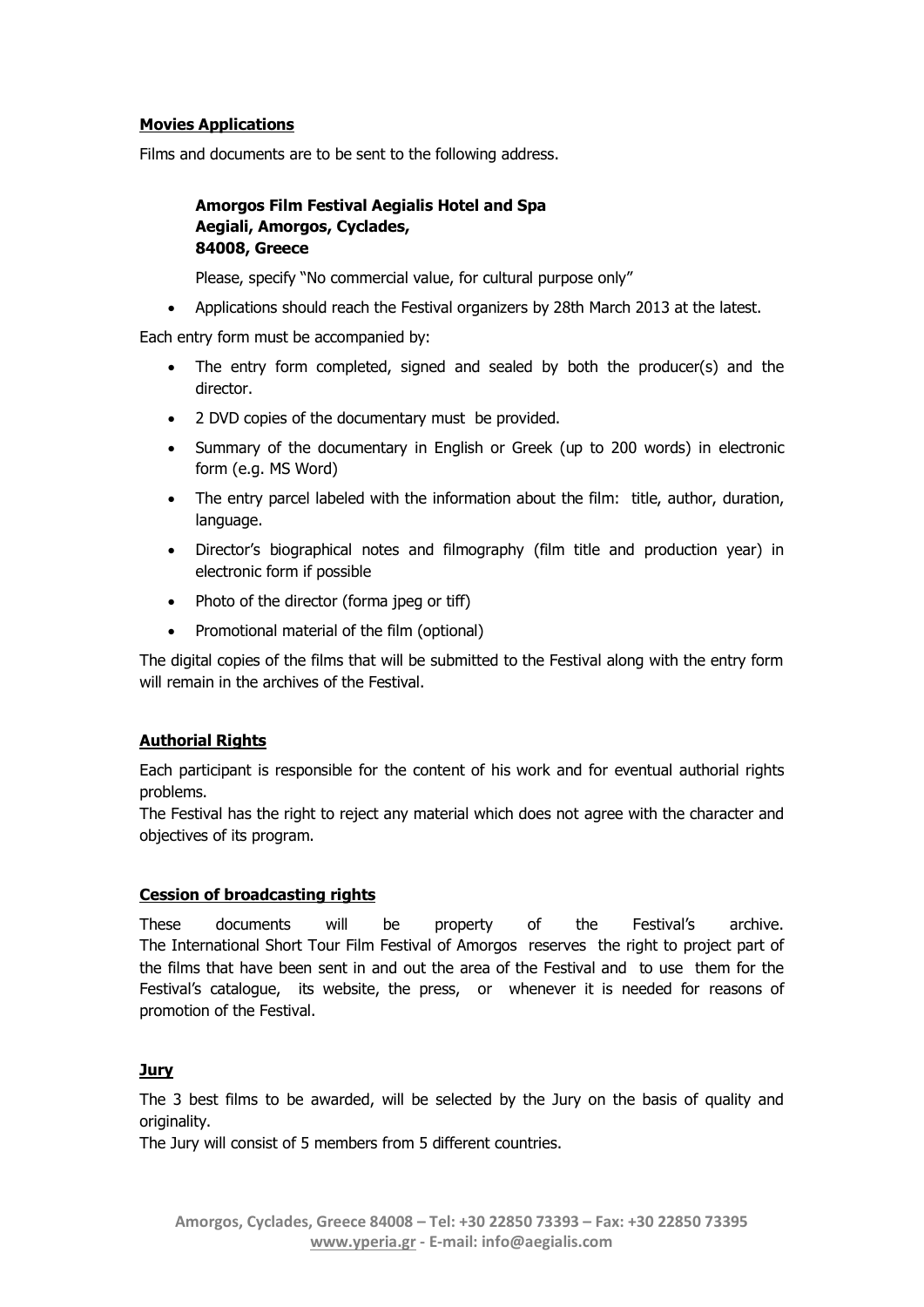## **Participation certificates**

The Executive Committee shall issue a certificate of participation to all movies entered in the Festival

#### **Exclusive rights of the Executive Committee**

- The Artistic Director of the Festival reserves the right to compile the Festival's program and implement changes wherever necessary.
- The Executive Committee decides and is responsible for the screening schedule of the film (day and hour) during the festival's period

#### **Acceptance of regulations**

- The use of any recording device in the area of the Festival without the permission of the Organizing Committee is strictly forbidden.
- Parts of the event will be filmed. Members of the audience and participating artists that may appear in these parts have no claim from the Organizing Company.

Submission of the entry form to the International Short Film Festival implies unconditional acceptance of the present regulations.

## **Additional Information**

For any question or additional information, contact us:

Mail: [info@aegialis.com](mailto:info@aegialis.com) Phone: +30 22850 73393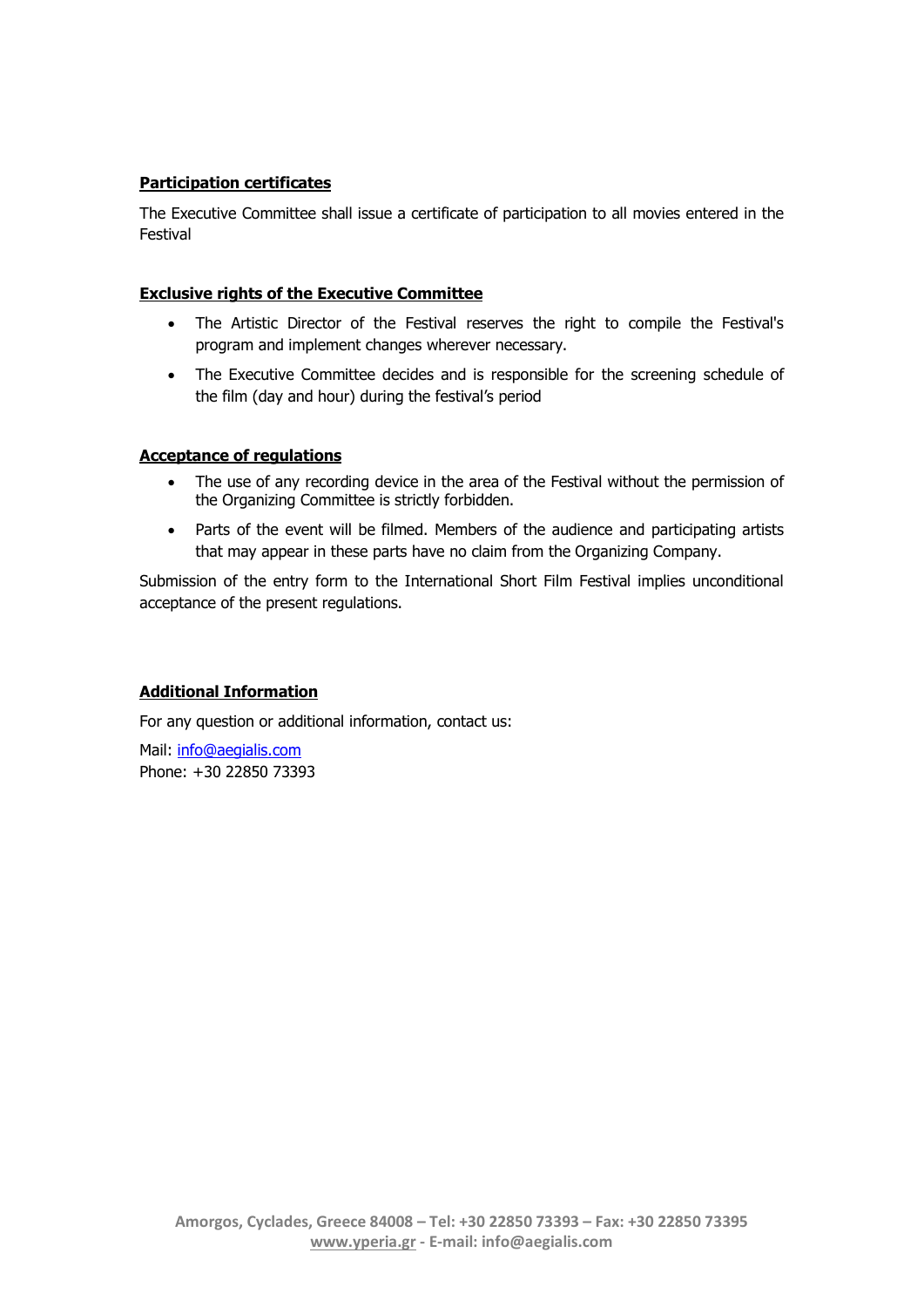# **FOURTH INTERNATIONAL SHORT FILM FESTIVAL OF AMORGOS**





# Entry form

## **Applicant Information**

| First Name              |  |
|-------------------------|--|
| Last Name<br>(Mr./Mrs.) |  |
| Address                 |  |
| City                    |  |
| Post Code               |  |
| Country                 |  |
| Mobile Phone            |  |
| Phone                   |  |
| Fax                     |  |
| Email                   |  |

## **Film Characteristics**

| Original Title<br>English Title |  |
|---------------------------------|--|
| Country of<br>Production        |  |
| Year of Production              |  |
| Category                        |  |

**Amorgos, Cyclades, Greece 84008 – Tel: +30 22850 73393 – Fax: +30 22850 73395 www.yperia.gr - E-mail: info@aegialis.com**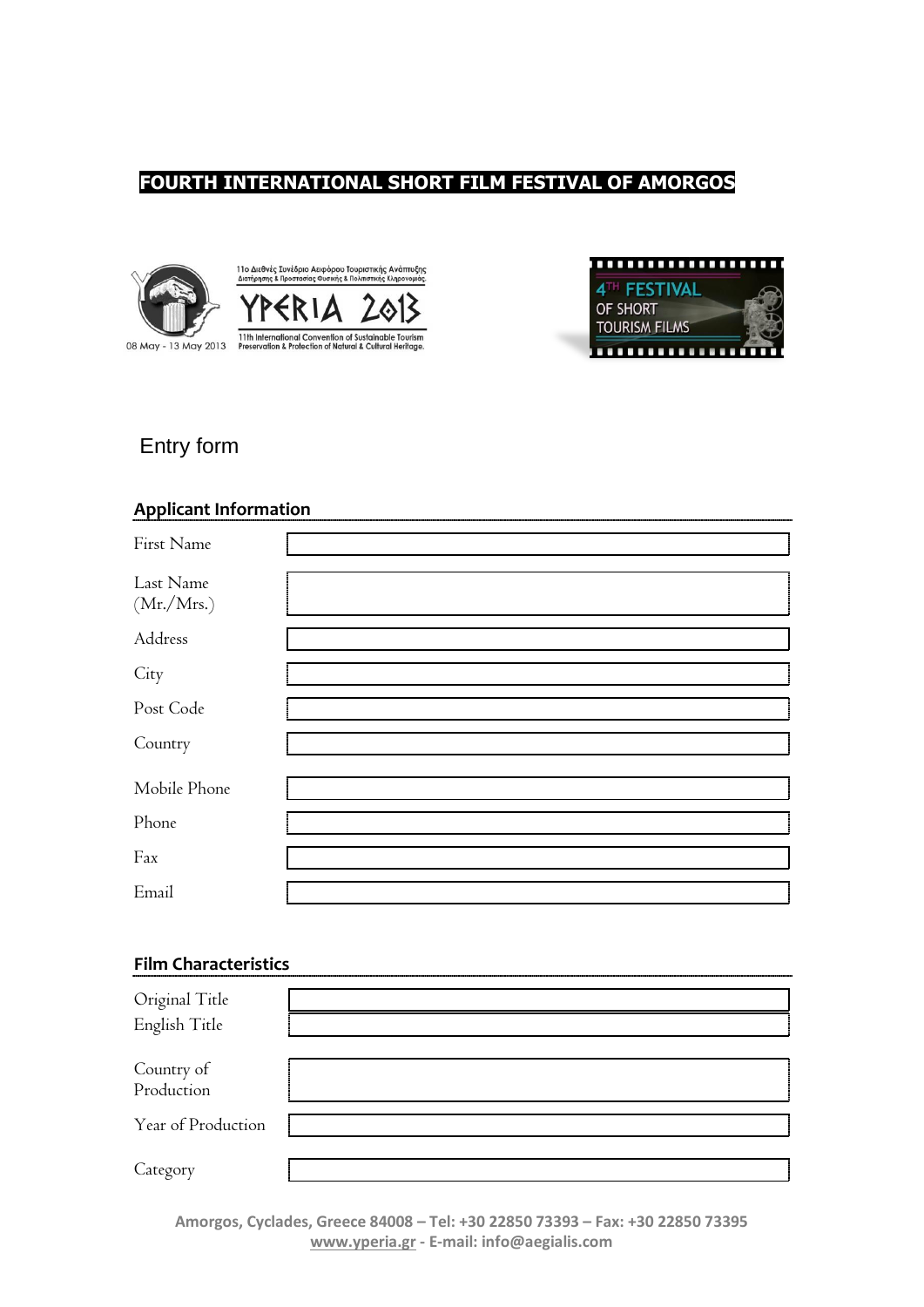| Running Time                    |  |
|---------------------------------|--|
| Synopsis (Short<br>description) |  |
| Film Objectives                 |  |
| Previous Festivals              |  |

# **Director Information**

| First Name              |  |
|-------------------------|--|
| Last Name<br>(Mr./Mrs.) |  |
| Address                 |  |
| City                    |  |
| Post Code               |  |
| Country                 |  |
| Mobile Phone            |  |
| Phone                   |  |
| Fax                     |  |
| Email                   |  |

# **Producer Information**

| First Name              |  |
|-------------------------|--|
| Last Name<br>(Mr./Mrs.) |  |
| Address                 |  |
| City                    |  |
| Post Code               |  |

**Amorgos, Cyclades, Greece 84008 – Tel: +30 22850 73393 – Fax: +30 22850 73395 www.yperia.gr - E-mail: info@aegialis.com**